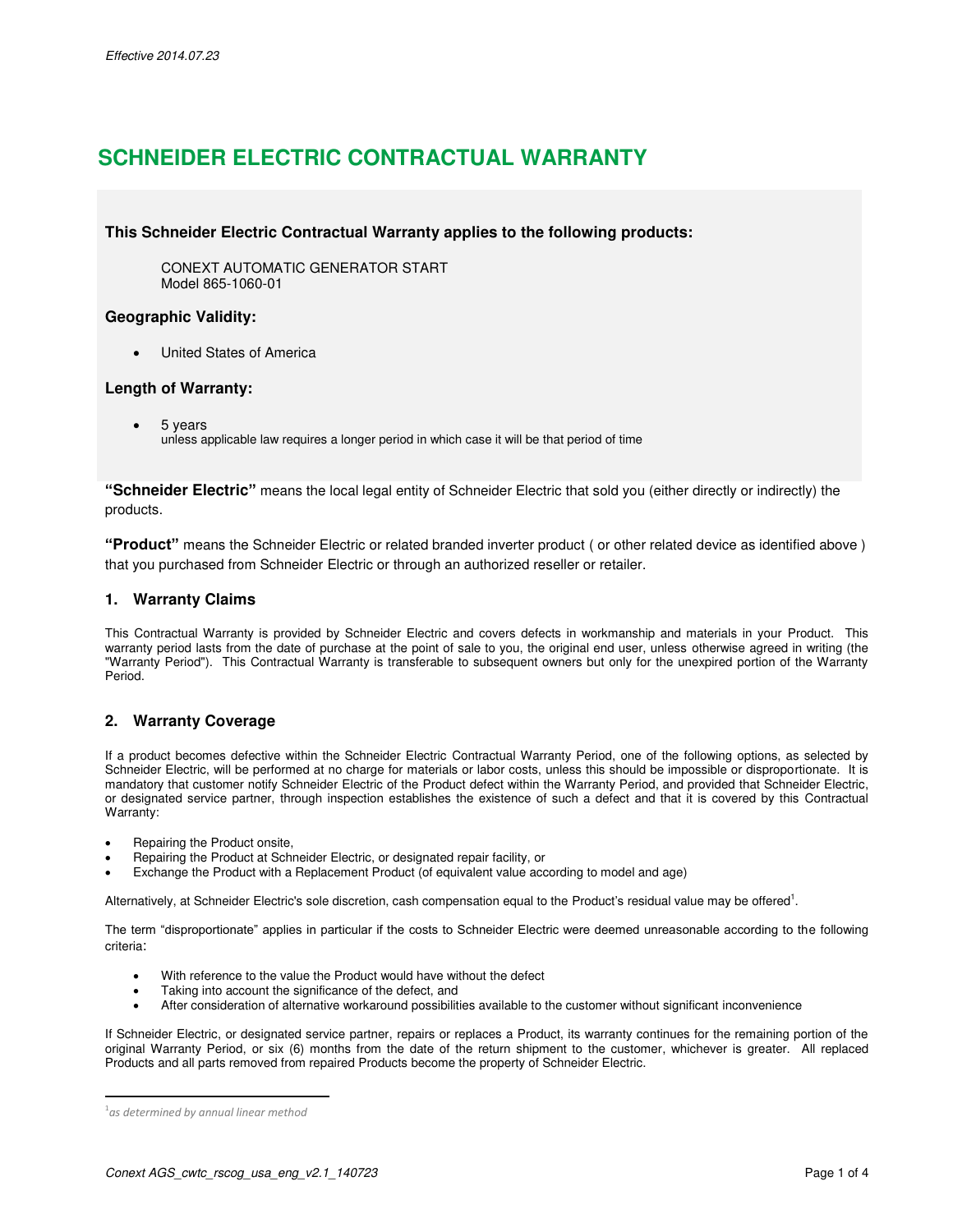# **3. Warranty Limitations**

This Contractual Warranty does not warrant uninterrupted or error-free operation of the Product or cover normal wear and tear of the Product or costs related to the removal, installation, or troubleshooting of the customer's electrical systems. The warranty claims that relate to defects caused by any of the following factors are not covered by the Contractual Warranty:

- Improper Use or Non-compliance with installation, commissioning, operation or maintenance instructions (i.e. not according to the operation & installation manual)
- Unauthorized modifications, changes or attempted repairs,
- Vandalism, destruction through external influence and/or persons/animals
- Use in an unsuitable environment, including any environment or location that causes excessive wear and tear or dirt or dust or debris buildup within the system or that is difficult or unsafe for Schneider Electric representatives to access
- Insufficient ventilation
- Installation in a corrosive environment
- Failure to observe applicable safety standards & regulations
- Damages during transportation or storage
- Force majeure, examples include, but not limited to: fire, flood, earthquakes, storm damage, overvoltage & lightning strikes
- Exposure to fire, water, snow, moisture, or liquid ingress (except for any such exposure to environmental conditions that your Product was specifically designed to withstand as indicated in the applicable specifications for your Product)
- Used as a component part of another product expressly warranted by another manufacturer
- If the original identification (trade-mark, serial number) markings have been defaced, altered, or removed
- Consumable components of any type are not covered, including but not limited to fuses and filters, etc.
- Cosmetic shortcoming which do not impair the use of the Product for the intended purpose i.e. supply of energy

Warranty claims also exclude:

- Damages arising due to the fact that the use of the product for the intended purpose is no longer possible or only possible with restrictions as a result of amendments to the statutory provisions applicable to the operation of the product made after the delivery of the product
- Compensation for damages related to loss of power production or business operation or any expenses incurred by customer towards repair & replacement of the product (including but not limited to labor, transportation, temporary power)
- Cost arising from changes to existing PV systems or building installations and like
- Additional costs and expenses (i.e. shipping costs, travel, accommodation, meals, etc.) arising due to remote locations of the indicated geographies, including but not limited to islands and overseas territories

# **4. Warranty Return and Repair Process**

Contact Schneider Electric Customer Service representative with brief description of the error to evaluate & troubleshoot the issue while Product is in the field as many problems can be solved on site.

Please contact your Local Schneider Electric Customer Service Center or visit our website at:

http://www.schneider-electric.com/sites/corporate/en/support/operations/local-operations/local-operations.page

#### **i. Return Material Authorization (RMA)**

After attempts to correct the problem with customer's assistance, if the Product must be returned to Schneider Electric or designated service partner for replacement or repair, the customer must obtain a Return Material Authorization (RMA) number and the correct return center "Ship To" address. Product shipments will be refused and returned at your expense if they are unauthorized or returned without an RMA number clearly marked on the outside of the shipping box or if they are shipped collect or if they are shipped to the wrong location.

When you contact Schneider Electric to obtain service, please have your instruction manual ready for reference and be prepared to supply:

- The serial number and product code of your Product
- Information about the installation or inspection certificate
- Information about the failure and/or reason for the return
- A copy of your dated proof of purchase

**Schneider Electric reserves the right to refuse exchange requests for lack of proper documentation and information**.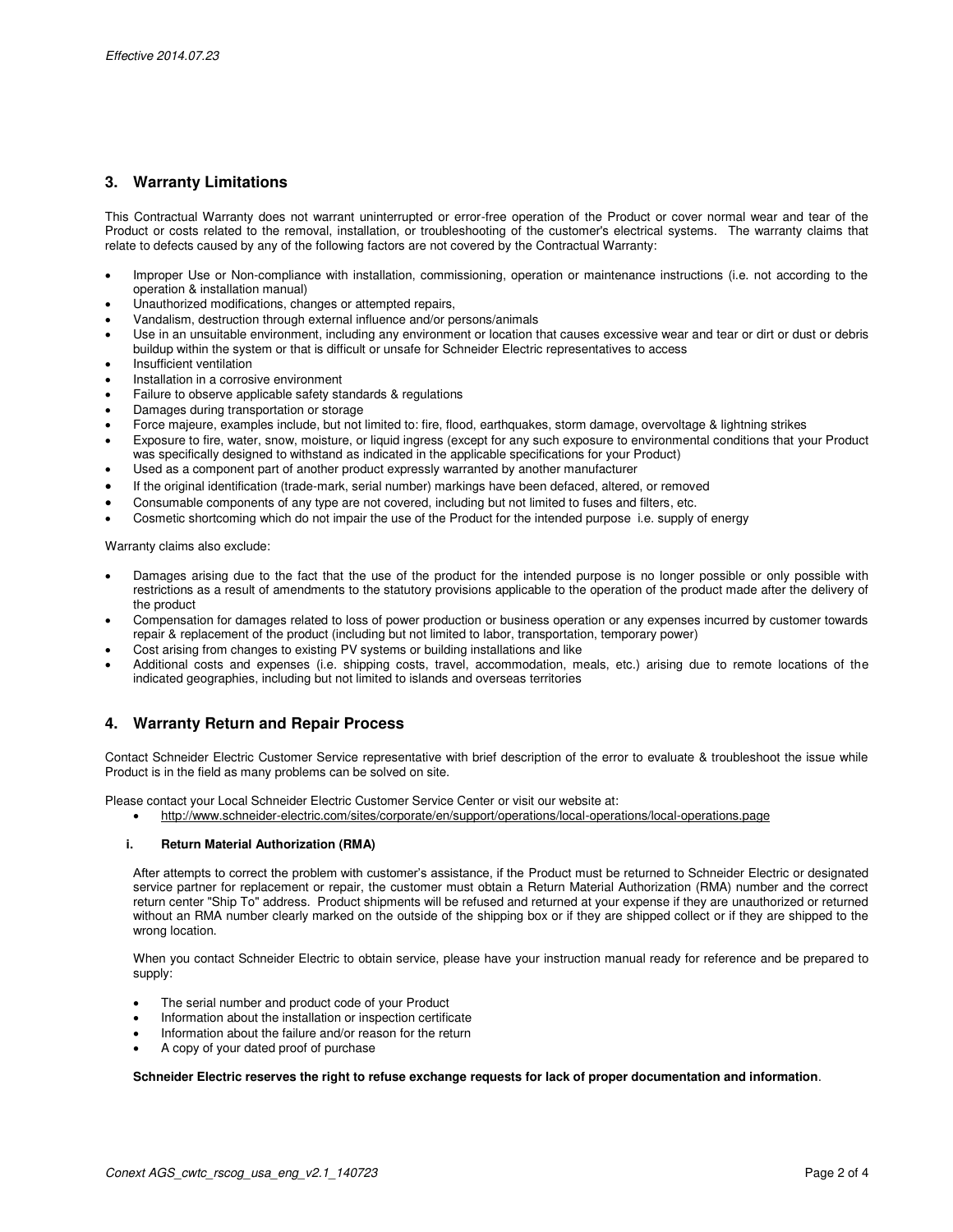#### **ii. Once an RMA has been issued for exchange**

Schneider Electric will generally ship an equivalent replacement Product to the specified customer or the distributor location within 48-72 hours.

The allegedly defective Product must be returned to Schneider Electric in the same transport packaging that the replacement unit was provided in. Schneider Electric will supply all labels and documentation for the return of the defective Product. The defective Product must be shipped back to Schneider Electric within 10 working days after receiving the replacement Product. If we do not receive the Product within this timeframe, the unit cost will be billed back to the customer (including shipping and handling fees).

#### **iii. Once an RMA has been issued for repair**

Schneider Electric will arrange for the repair of the Product on-site or at a repair facility.

The allegedly defective Product being returned for repair at Schneider Electric, or designated service partner, must be packaged in a suitable manner to prevent damage during transportation (equivalent to original packaging or better). Schneider Electric will provide the necessary instructions to correctly ship the Product (including designated freight carrier, documentation information, address, etc.) to the repair facility.

Standard ground shipping costs are covered by Schneider Electric both ways. Any expedited shipping costs will be the responsibility of the customer and billed accordingly.

Visually evident damage caused by shipping or mishandling is to be reported to the freight carrier within 24 hours. Shipping damage is the responsibility of the freight carrier, not Schneider Electric, and should always be duly noted with the freight carrier prior to accepting and signing for the Product.

Any Products that are damaged during the returned shipping process are not covered by this warranty. Schneider Electric assumes no liability for this damage.

### **5. Service Reimbursement**

Schneider Electric in its sole discretion may offer a service reimbursement for the services of a qualified installer performing specific Product replacement and re-commissioning under the terms of this warranty. Please contact your local Schneider Electric office for details and application related to your Product.

# **6. Invalid Warranty Claim**

If the returned defective Product to Schneider Electric (or service partner) pursuant to this Policy, and is found by Schneider Electric to be free of defects that would qualify it for repair or replacement under this Policy, Schneider Electric will charge a flat-rate inspection charge for each Product of \$250<sup>2</sup>, plus shipping and packaging costs. In the event the defect free unit is returned to the customer then to also charge for the replacement unit.

# **7. Out of Warranty Service**

If the Warranty Period for your Product has expired, if the unit was damaged by misuse or incorrect installation, if other conditions of the warranty have not been met, or if no dated proof of purchase is available, your unit may be serviced or replaced for a flat fee, as determined by Schneider Electric in its sole discretion.

Please contact your local Schneider Electric office to determine if out of warranty service is available for your Product.

To return your Product for out of warranty service, contact Schneider Electric Customer Service for a Return Material Authorization (RMA) number and follow the appropriate steps outlined in "Return Procedure".

Payment options such as credit card or money order will be explained by the Customer Service Representative. In cases where the minimum flat fee does not apply, as with incomplete units or units with excessive damage, an additional fee will be charged. If applicable, you will be contacted by Customer Service once your unit has been received.

 $\overline{a}$ 

<sup>&</sup>lt;sup>2</sup> or equivalent in local currency at the sole discretion of Schneider Electric